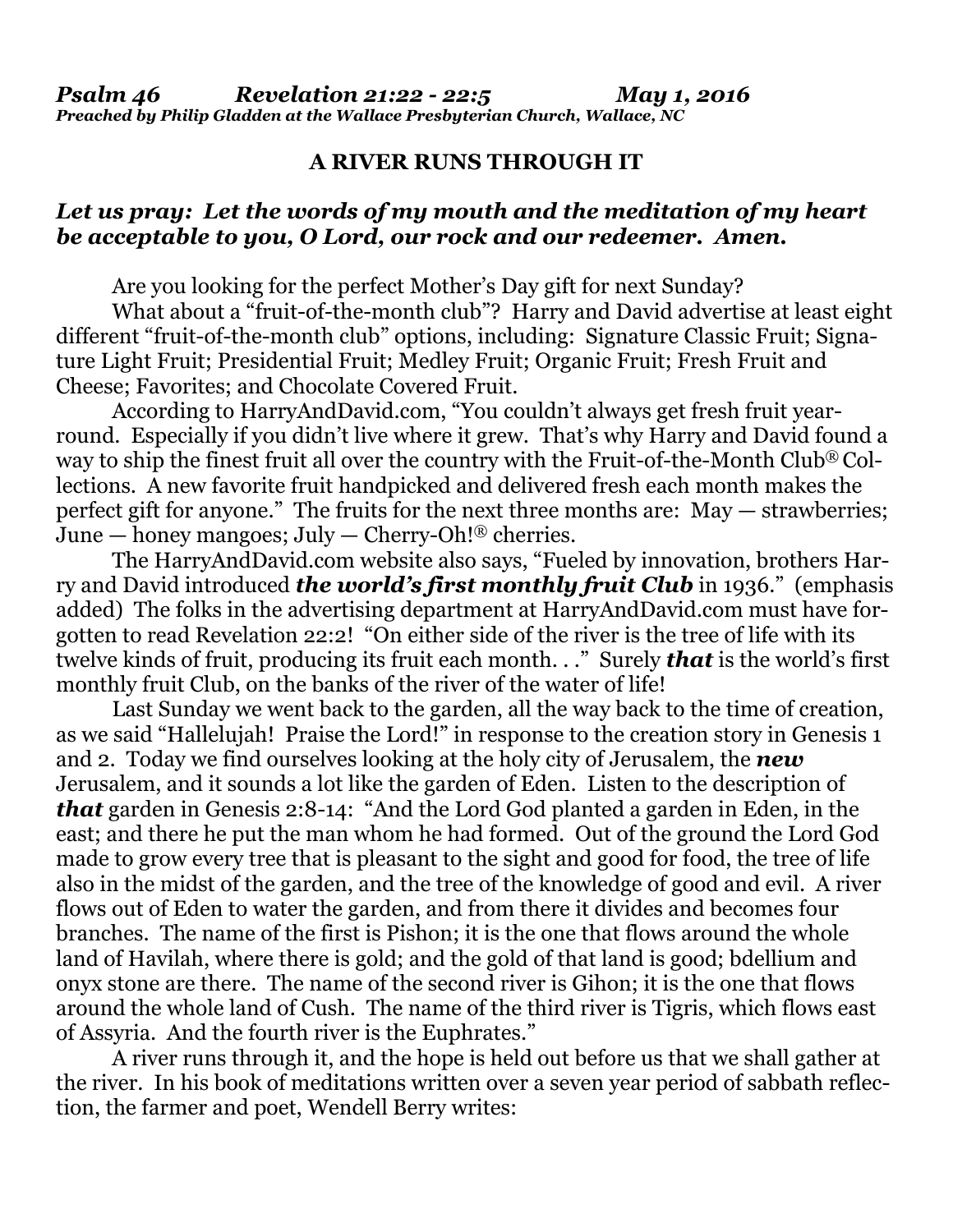*To sit and look at light-filled leaves May let us see, or seem to see, Far backward as through clearer eyes to what unsighted hope believes: The blessed conviviality That sang Creation's seventh sunrise, Time when the Maker's radiant sight Made radiant every thing He saw, And every thing He saw was filled With perfect joy and life and light.1*

 "Shall we gather at the river, where bright angel feet have trod, with its crystal tide forever flowing by the throne of God? On the margin of the river, washing up its silver spray, we will walk and worship ever, all the happy golden day. Ere we reach the shining river, lay we every burden down; grace our spirits will deliver, and provide a robe and crown. Soon we'll reach the shining river; soon our pilgrimage will cease; soon our happy hearts will quiver with the melody of peace. Yes, we'll gather at the river, the beautiful, the beautiful river; gather with the saints at the river that flows by the throne of God."

 On a hot July afternoon in 1864, Pastor Robert Lowry, professor of literature, Baptist pastor, and music editor at Biglow Publishing Company who wrote almost 500 hymns, was resting on his sofa. He began to think about the bright golden throne room of God and the multitude of saints gathered around the beautiful, cool, crystal, river of life. He reported being filled with a sense of great joy, but also wondered why so many hymns made reference to the river of death, but not the river of life. As he lay there on his sofa, the words and music of *Shall We Gather at the River?* came to him.2 After his hymn became popular at camp meetings and baptisms, Rev. Lowry said, "It is brass band music, has a march movement, and for that reason has become popular, though for myself I do not think much of it." And yet, Rev. Lowry tells two stories about when this hymn moved him.

 First, "Going from Harrisburg to Lewisburg once I got into a car filled with halfdrunken lumbermen. Suddenly one of them struck up 'Shall We Gather at the River?' and they sang it over and over again, repeating the chorus in a wild, boisterous way. I did not think so much of the music then as I listened to those singers, but I did think that perhaps the spirit of the hymn, the words so flippantly uttered, might somehow survive and be carried forward into the lives of those careless men, and ultimately lift them upward to the realization of the hope expressed in my hymn."

 Dr. Lowry's second story: "A different appreciation of it was evinced during the Robert Raikes' Centennial. I was in London, and had gone to meeting in the Old Bailey to see some of the most famous Sunday-school workers in the world. They were present from Europe, Asia, and America. I sat in a rear seat alone. After there had been a number of addresses delivered in various languages, I was preparing to leave,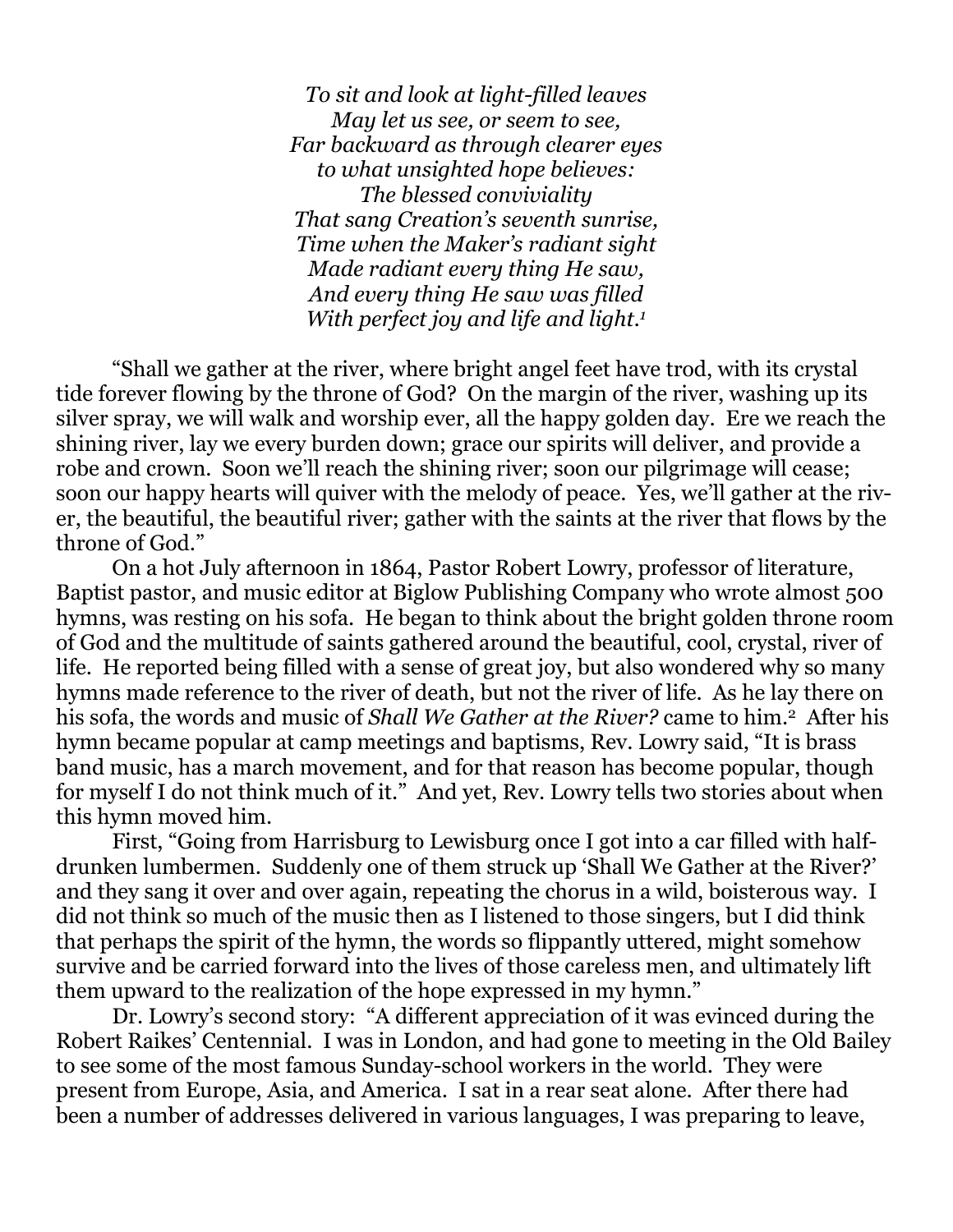when the chairman of the meeting announced that the author of 'Shall We Gather at the River?' was present, and I was requested by name to come forward. Men applauded and women waved their handkerchiefs as I went to the platform. It was a tribute to the hymn; but I felt, when it was over, that, after all, I had perhaps done some little good in the world, and I felt more than ever content to die when God called."3

 "Shall we gather at the river, where bright angel feet have trod, with its crystal tide forever flowing by the throne of God? Yes, we'll gather at the river, the beautiful, the beautiful river; gather with the saints at the river that flows by the throne of God." The song is written in the future tense — "*Shall* we gather at the river? Yes, *we'll* gather at the river." — but the song offers hope and direction for our present lives, just as John's vision of "the river of the water of life , bright as crystal, flowing from the throne of God and of the Lamb through the middle of the street of the city" offers hope for the present.

 In a commentary on John's vision of the new Jerusalem here at the end of Revelation, Brian Peterson writes, "This is the promise of life with God brought out of the long story of human sin, rebellion, and suffering. From God comes light; from God comes the tree of life; from God's throne flows the water of life; God is the temple, sanctifying the entire community; and God's own presence is given. We know that presence in the life, death, and resurrection of Jesus. We know that presence of God at the font, and the table, and in the proclamation of good news. We know that presence of God dimly reflected in our own imperfect communities. This text holds before our eyes the goal to which God is bringing all of human life, and calls us on to that reality."4

 Just as I was getting ready to write these very next words on Thursday, I realized what was playing on my Pandora playlist — "Come, Thou Fount of Every Blessing." That was certainly an appropriate backdrop for writing and preaching about the river of the water of life. As Jesus said to the Samaritan woman at the well, "Everyone who drinks of this water will be thirsty again, but those who drink of the water that I will give them will never be thirsty. The water that I will give will become in them a spring of water gushing up to eternal life." (John 4:14) "Come, Thou Fount of Every Blessing" is in the Baptism section of our hymnal, *Glory to God*. "Come, thou Fount of every blessing; tune my heart to sing thy grace; streams of mercy, never ceasing, call for songs of loudest praise. Teach me some melodious sonnet, sung by flaming tongues above; praise the mount! I'm fixed upon it, mount of God's unchanging love!"

 That hymn expresses the call to praise God now and the hope for living now in the assurance of God's unchanging love and never ceasing streams of mercy. In the same way, Revelation talks about the future in order to give hope and encouragement for life in the present. Revelation is not an escape hatch from our present life. Instead, Revelation gives us a vision of God's reality that shapes our present and gives us encouragement to live and worship faithfully.

 Streets of gold, pearly gates, the book of life — this picture of "heaven" comes straight from these verses at the end of Revelation. John takes what is most precious in our sight here on earth and exaggerates it beyond belief to try and describe the inde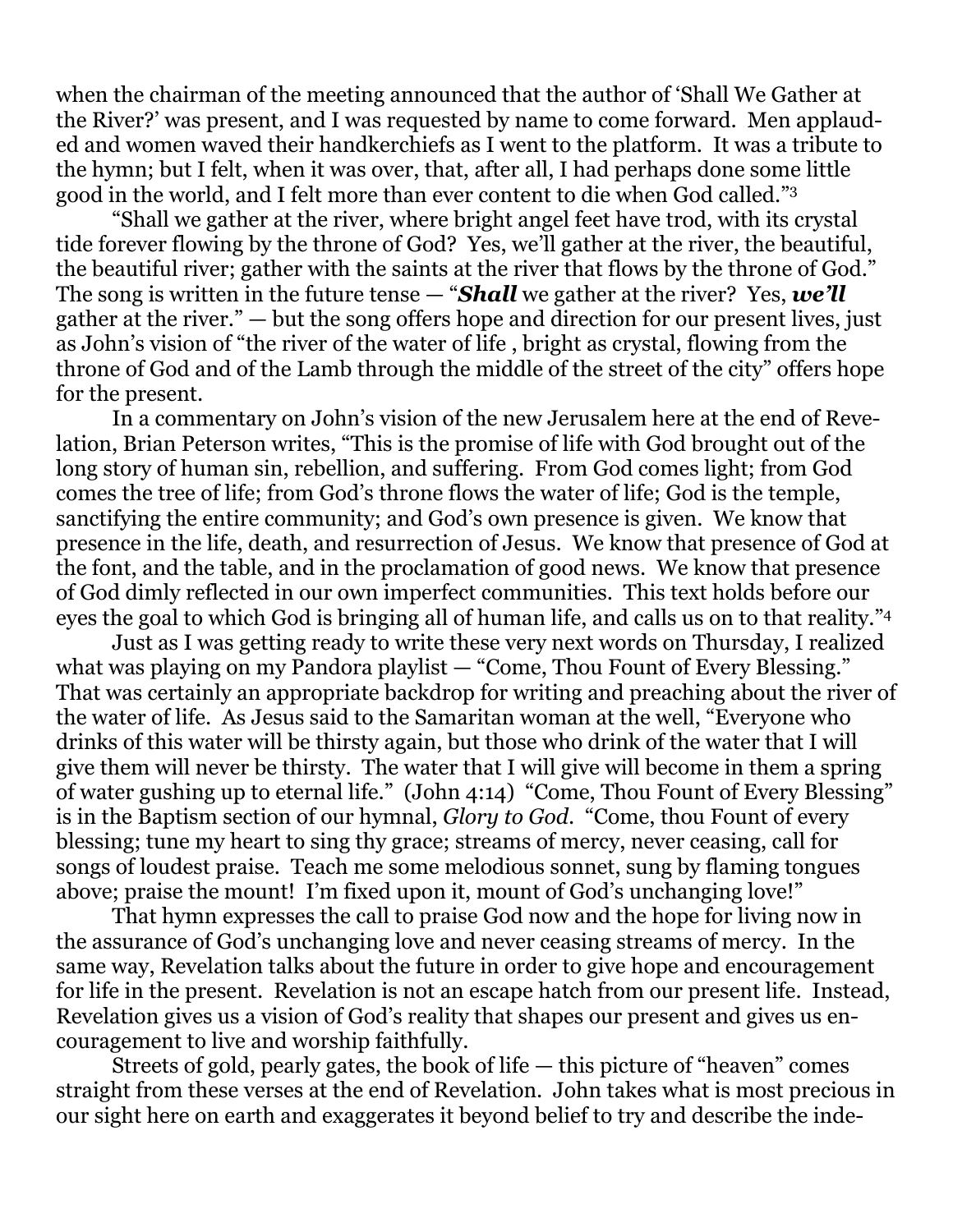scribable — the glory and radiance of God who reigns forever and ever. Some day, some day, we shall gather at the river, the beautiful, the beautiful river that flows by the throne of God.

 In the meantime, here we are. What are we supposed to do? We could put our lives on hold and try to wait it out until the day when we gather at the river. We could cling to the hope of "going to heaven" and be content as long as it's just about "me and Jesus." We could turn a blind eye to the problems and challenges of this life because, after all, God is going to restore everything one day, so what's the point of being concerned about present suffering and injustice?

 But that's not how God calls us to live in Jesus Christ. One writer has put it this way: "Christians have often been criticized for paying too much attention to the next world, and ignoring the problems of our present world. However, there is no reason to believe that a focus on the new heaven and new earth detract from efforts to redeem our present world. C.S. Lewis, in his book, *Christian Behavior*, says, 'If you read history, you will find that the Christians who did most for the present world were . . . those who thought most of the next. It is since Christians have largely ceased to think of the other world that they have become so ineffective in this (world). Aim at Heaven and you will get the earth thrown in. Aim at earth and you will get neither.'" The writer continues, "That comment might seem natural for a Christian author, such as C.S. Lewis — but Gordon Allport, an eminent psychologist and longtime member of the Harvard faculty, expressed similar sentiments in his book, *The Individual and His Religion*: 'We could probably prove that throughout history those Christians who have accomplished the most practical benefit in this world are those who have believed most fervently in the next.'"5

 One day in September 1999, in the early aftermath of Hurricane Floyd, the roads into Wallace finally opened up and the grocery stores were restocked. I was at the store getting some much needed items when I bumped into Virginia Troy (Ann Carter's mother) near the meat section. She was shaking her head as we talked about the devastation of Floyd and the challenges facing our community. As we got ready to part ways and continue our shopping, Ginny looked at me and said, "Grant us wisdom, grant us courage, for the living of these days, for the living of these days."

 That's the promise of gathering at the river, the beautiful, the beautiful river that runs through the new Jerusalem. *Some day* makes a difference for *today*. Shall we gather at the river, where we'll find the original Fruit-of-the-Month Club? "Yes, we'll gather at the river, the beautiful, the beautiful river; gather with the saints at the river that flows by the throne of God." In the meantime, that promise gives us the reason and the courage to keep on keepin' on today. "God of grace and God of glory, grant us wisdom, grant us courage, for the facing of this hour, for the living of these days, lest we miss thy kingdom's goal, serving thee whom we adore."